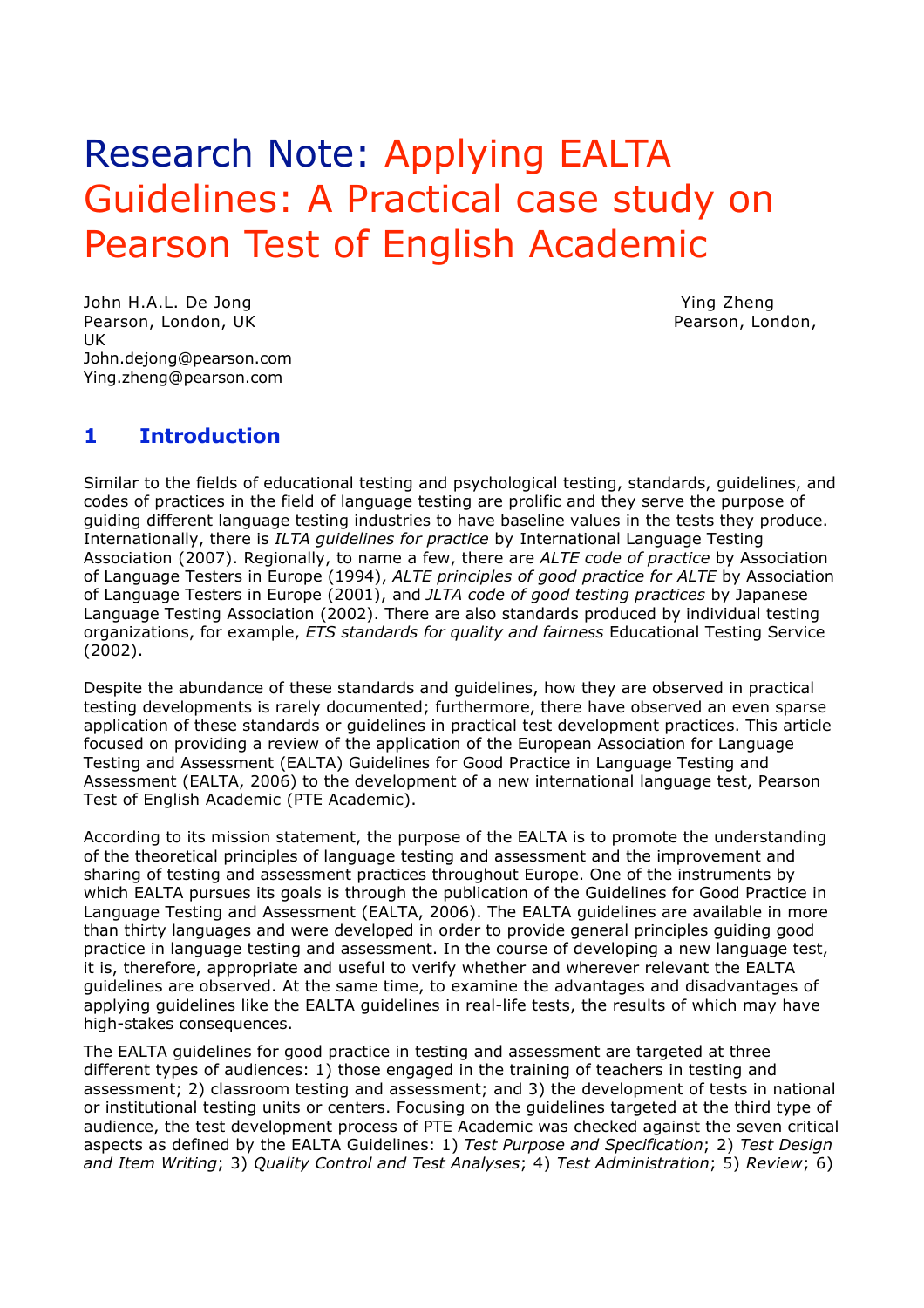*Washback*; and 7) *Linkage to the Common European Framework (CEFR).* The purpose of this article is to show how Pearson strives to adhere to the principles of transparency, accountability and quality appropriate to the development of PTE Academic, and to enhance the quality of the assessment system and practice. Empirical research on the EALTA guidelines mainly includes Alderson (2010) and Alderson & Banerjee (2008). They devised their survey questionnaire to the aviation English tests providers on the above seven aspects. Relating to the use of codes of practice, ethics, or guidelines for good practices, the authors argued that guidelines, such as the EALTA guidelines could be used to 'frame a validity study' (Alderson, 2010, p. 63).

The following sections are organized in the order of the seven aforementioned aspects. Answers to the questions are listed under the subheadings below. Specific examples, documents and the ways the guidelines have been observed are summarized within each section.

# **2.1 Test Purpose and Specification**

This section presents the test purpose of PTE Academic and how the test specification was used in the test development process.

# *How clearly is/are test purpose(s) specified?*

The purpose of PTE Academic is to accurately measure the communicative English language skills of international students in an academic environment. The test requires test takers to engage in a wide range of interactive and integrative tasks based on live samples of English language use in academic settings. The primary use of PTE Academic is to make decisions about students' readiness to study at English-medium educational institutions. The test purpose is clearly stated in the test specification document.

# *How is potential test misuse addressed?*

To avoid potential misuse of the test, detailed information on how to appropriately interpret and use PTE Academic test scores is provided in three documents available on the PTE website *Interpreting the PTE Academic Score Report, Using PTE Academic Scores*, and *Skills and Scoring in PTE Academic.* Additional materials such as the *Standard Setting Kit* are also available to aid score users in setting standards for using scores at their institution for admission purposes.

# *Are all stakeholders specifically identified?*

Test stakeholders are identified to be test takers and test score users, the latter group including universities, higher education institutions, teachers, government departments and professional associations requiring academic-level English. The stakeholders are clearly described in the test specification document.

# *Are there test specifications?*

Once decisions had been made about the purpose of the test, the domains and construct that was to be measured and the intended use of the test, the test development team designed the test by creating detailed test specifications. The specifications delineate the test purpose, constructs, framework of the instrument, test length, context in which the instrument is to be used, characteristics of intended participants, psychometric properties, conditions and procedures for administering the instrument, procedures for scoring, and reporting of the test results. The test specifications have gone through multiple revisions in response to feedback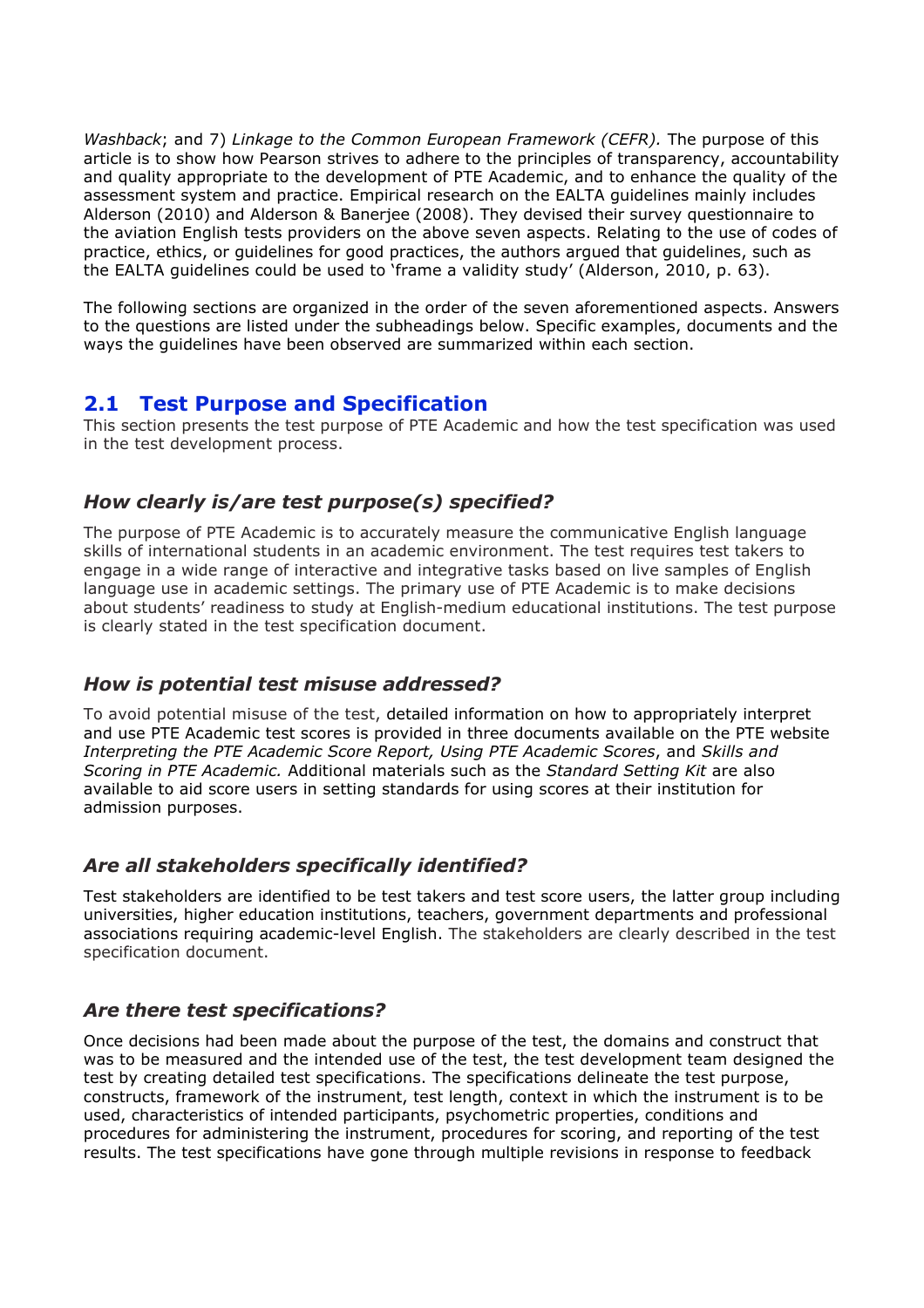from various sources. A Technical Advisory Group comprising experts from both language testing and psychometrics provided feedback, advice and critical assessment on the test specifications.

# *Are the specifications for the various audiences differentiated?*

The test specifications are used to guide the development of PTE Academic test items and their associated scoring rubrics and procedures. The test specifications have been adapted for various audiences including test takers, test score users, and external researchers. For example, an adapted version of the test specifications is used in the Official Guide to the PTE Academic. An adapted version of the specifications is also available in the form of FAQs for test takers and score users.

# *Is there a description of the test taker?*

The population for which PTE Academic is appropriate is specified to be non-native English speakers who need to provide evidence of their academic English language proficiency, because they intend to study in countries where English is the language of instruction. The target test population is clearly described in the test specification document.

# *Are the constructs intended to underlie the test/subtest(s) specified?*

The construct that PTE Academic is intended to assess is communicative language skills for reception, production and interaction in the oral and written modes as these skills are needed to successfully follow courses and actively participate in tertiary level education where English is the language of instruction. The construct is clearly stated in the test specification document.

# *Are test methods/tasks described and exemplified?*

There are a variety of selected-response item types (e.g. multiple-choice, hotspots, highlight, drag & drop, and fill in the blanks) for assessing the oral and written receptive skills, and a variety of open constructed-response items (e.g. short-answer and extended discourse) for the oral and written productive skills. Each item type is described and exemplified in materials such as the Item Writer Guidelines, the Test Tutorial, and *The Official Guide to PTE Academic.*

# *Is the range of student performances described and exemplified?*

To help clarify the scoring criteria, a range of sample student spoken and written performances at different CEFR levels are described and exemplified in documents *The Official Guide to PTE Academic*, *PTE Academic Score Interpretation Guide,* and *Standard Setting Kit*.

# *Are marking schemes/rating criteria described?*

The marking schemes/rating criteria for each item type are described in documents such as *The Official Guide to PTE Academic.* The analytic procedures for scoring extended-responses are also described in the document *PTE Academic Scoring Rubrics*. The process for test scoring is described in the document *PTE Academic Overall Scoring.* 

# *Is test level specified in CEFR terms? What evidence is provided to support this claim?*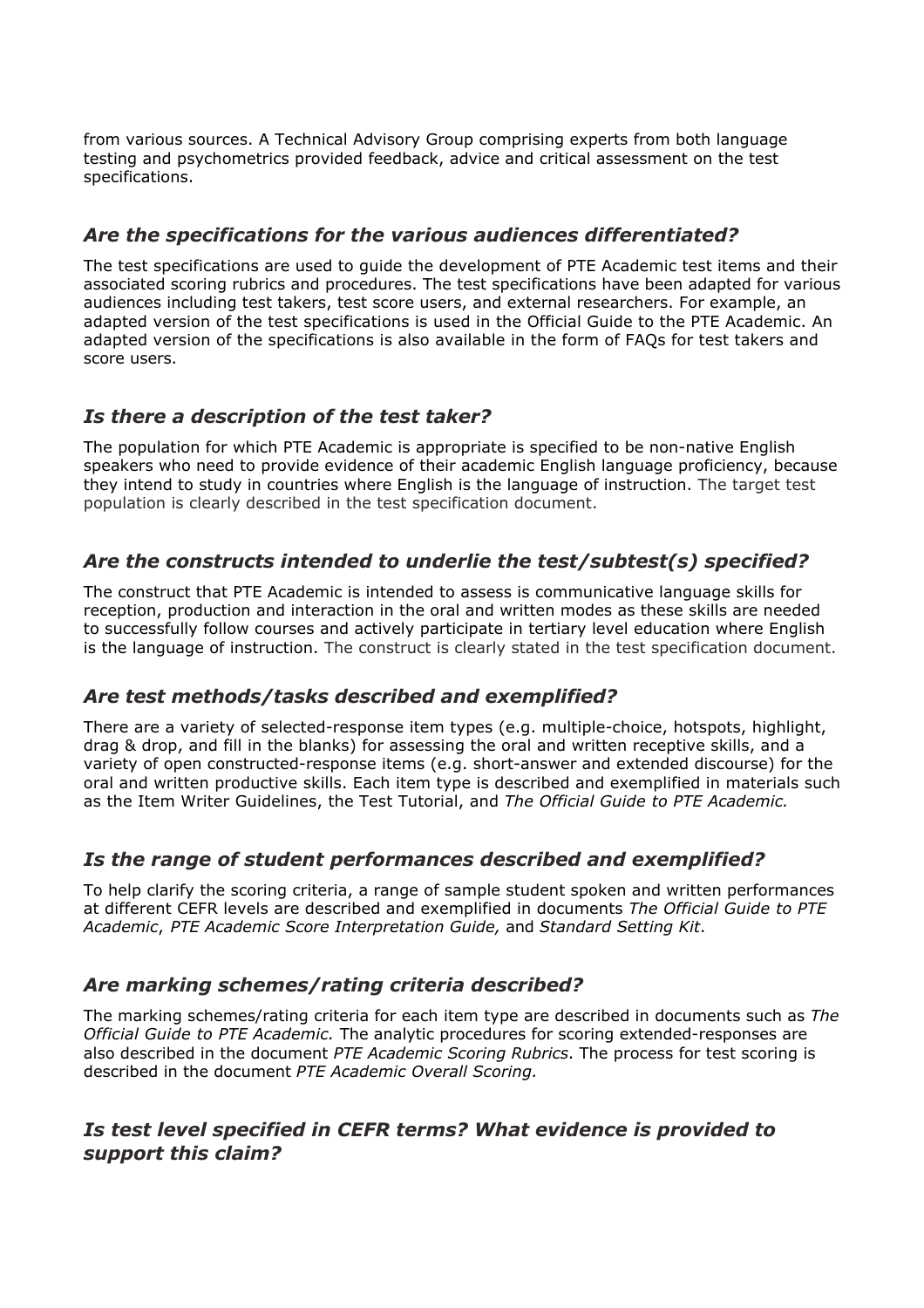Scores of PTE Academic are aligned to the CEFR, a widely recognized benchmark for language ability, using four methods: 1) in the development phase, item writers wrote items to operationalize specified CEFR levels; 2) item reviewers assessed the appropriateness of item's level assignments; based on field test data, 3) an item-centered and 4) a test-centered method were implemented. Information on the alignment procedure and data analyses is available in the document *Preliminary Estimates of Concordance between PTE Academic and other Measures of English Language Competencies* on the PTE website.

# **2.2 Test Design and Item Writing**

This section describes how the EALTA standards were applied to the test design and item writing processes.

#### *Do test developers and item writers have relevant experience of teaching at the level the assessment is aimed at?*

Three groups of item writers based in the UK, Australia and the US were recruited to develop items for PTE Academic. Most of the item writers have varieties of experience in EFL/ESL teaching and assessment. Each group of item writers is guided by managers highly qualified in (English) language testing.

# *What training do test developers and item writers have?*

Training sessions were conducted before item writing session began. Each item writer received extensive training on how to interpret and use the CEFR, the meaning of the CEFR levels, how to choose appropriate test materials, and how to construct test items that can potentially discriminate between test takers with varying English language proficiency. Additional support was provided throughout the item writing process.

# *Are there guidelines for test design and item writing?*

Detailed item writing guidelines were provided to each item writer. General item writing guidelines focused on general item writing principles (e.g. validity and reliability, authenticity, sensitivity and bias check). Specific item writing guidelines provided detailed advice and guidance on how to select materials and construct items for each of the 20 item types in the test. Procedures for scoring, and scoring criteria for each item type are also presented to the item writers to maximize their understanding of the potential impact of items on test scores.

#### *Are there systematic procedures for review, revision and editing of items and tasks to ensure that they match the test specifications and comply with item writer guidelines?*

To ascertain the quality of the draft test items, systematic procedures were adopted to review, revise and edit the items. The peer review process, which immediately followed the item writing process, helped ensure that international English was adequately represented without undue idiosyncrasies of any of the varieties of English. International English in the context of PTE Academic is defined as English as it is spoken internationally by users of English who wish to be easily understood by most other users of English. To do so, item writers from Australia checked items submitted by the UK and US writers. Item writers from the UK evaluated items submitted by Australian and the US writers. Item writers from the US reviewed items submitted by Australian and the UK writers. The peer reviewers had a large amount of input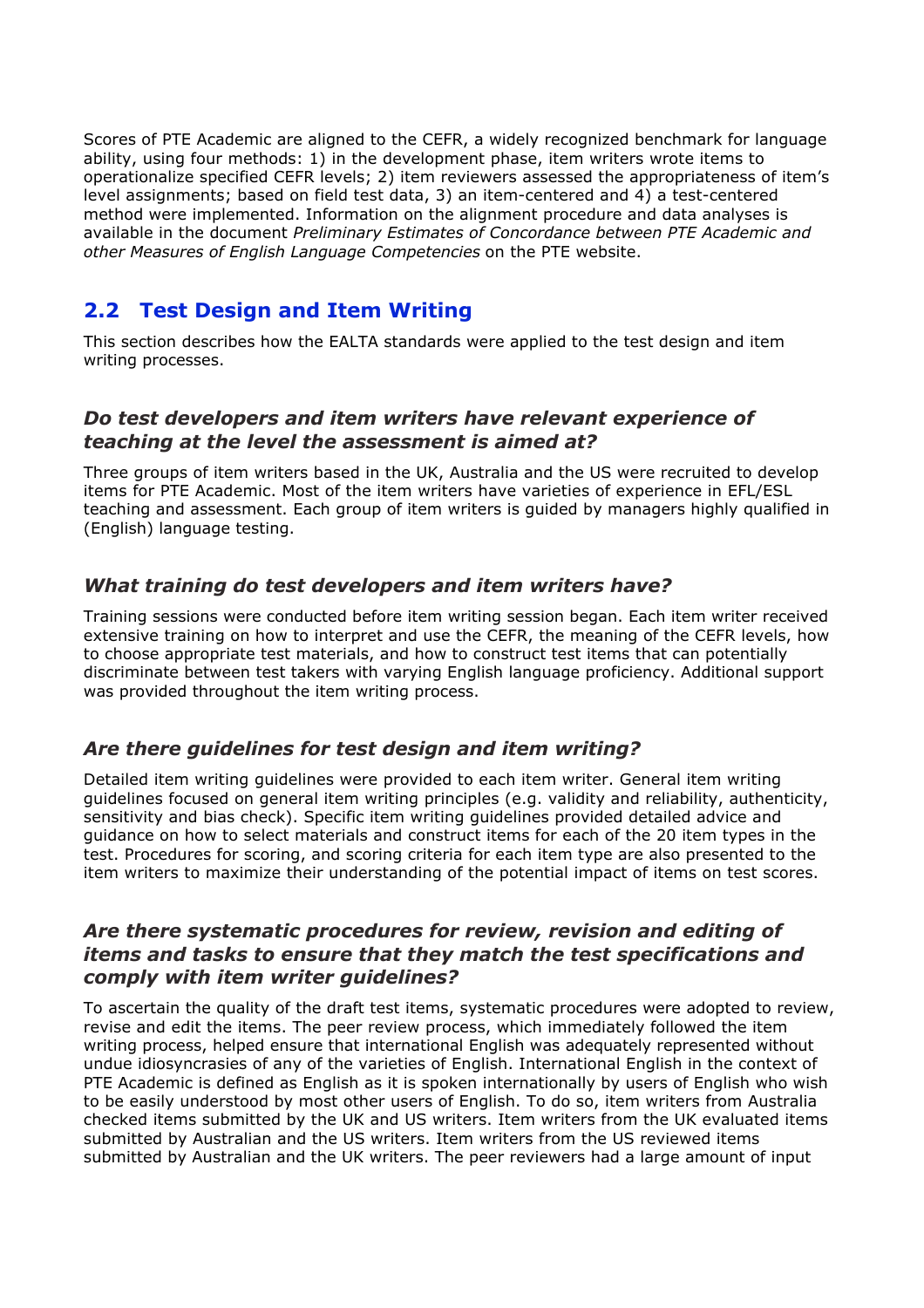into the test development process. If deemed necessary, they edited the item to make it conform better to the test specifications and item writing guidelines. They were also asked to record their revisions to the items. Items which they felt did not fully fulfill the requirements were flagged as "Discuss" status.

After the peer review process, each item went through a content review process, in which one or more expert judges looked at each item to check for content quality and clarity. The expert judges are made up of a panel of 15 people representing 14 distinct national and regions. Revisions and suggestions provided by peer item reviewers were analyzed and evaluated. Items flagged as "Discuss" status in the previous stage received special attention at this stage. The expert judges were also asked to use the PTE Academic Sensitivity & Bias Review Guidelines to identify materials and items that are likely to be inappropriate, offensive or confusing for certain groups in the test taking population.

The content review process was followed by an editorial review process, in which each item was further checked for content quality, accuracy and clarity. Following the editorial review process, each approved test item was authored in the Innovative Item Editor, a program which creates the interactive computer screens used by the test driver to present the test, and was then again reviewed to ensure content quality, and layout and format consistency.

#### *What feedback do item writers receive on their work?*

The total item bank was filled by several round of item writing. At the end of each round, the item writing teams received a detailed evaluation report, which provided feedback and statistical data on the quality of test items produced, both at the level of the separate country 'teams' and of the individual item writer. This document aims to bring to light general problems and areas of improvement to be addressed before commencing the next round of item writing.

# **2.3 Quality Control and Test Analyses**

This section addresses quality control measures undertaken for PTE Academic and describes test analysis procedures.

#### *What quality control procedures are applied?*

The quality of the items is ascertained through rigorous item review process and large-scale pilot testing. In addition, a Technical Advisory Group, which comprises experts from both language testing and psychometrics, meets regularly to provide feedback, advice and critical assessment.

#### *Are the tests piloted?*

Two large-scale field tests involving a total of 10,400 subjects were carried out, one in 2007 and a second in 2008. A beta test was carried out in 2009. All newly developed items will be used as seeding items in live tests and go through an evaluation stage to ensure their quality in content as well as their psychometric properties.

#### *What is the normal size of the pilot sample, and how does it compare with the test population?*

10,400 test takers from 21 countries worldwide participated in the two field tests and the beta test. The test takers from these pilot tests resembled PTE Academic test population in three aspects. First, the participating countries include 1) China, Japan, India and South Korea which produce the largest population of English as second language learners; 2) USA, UK, and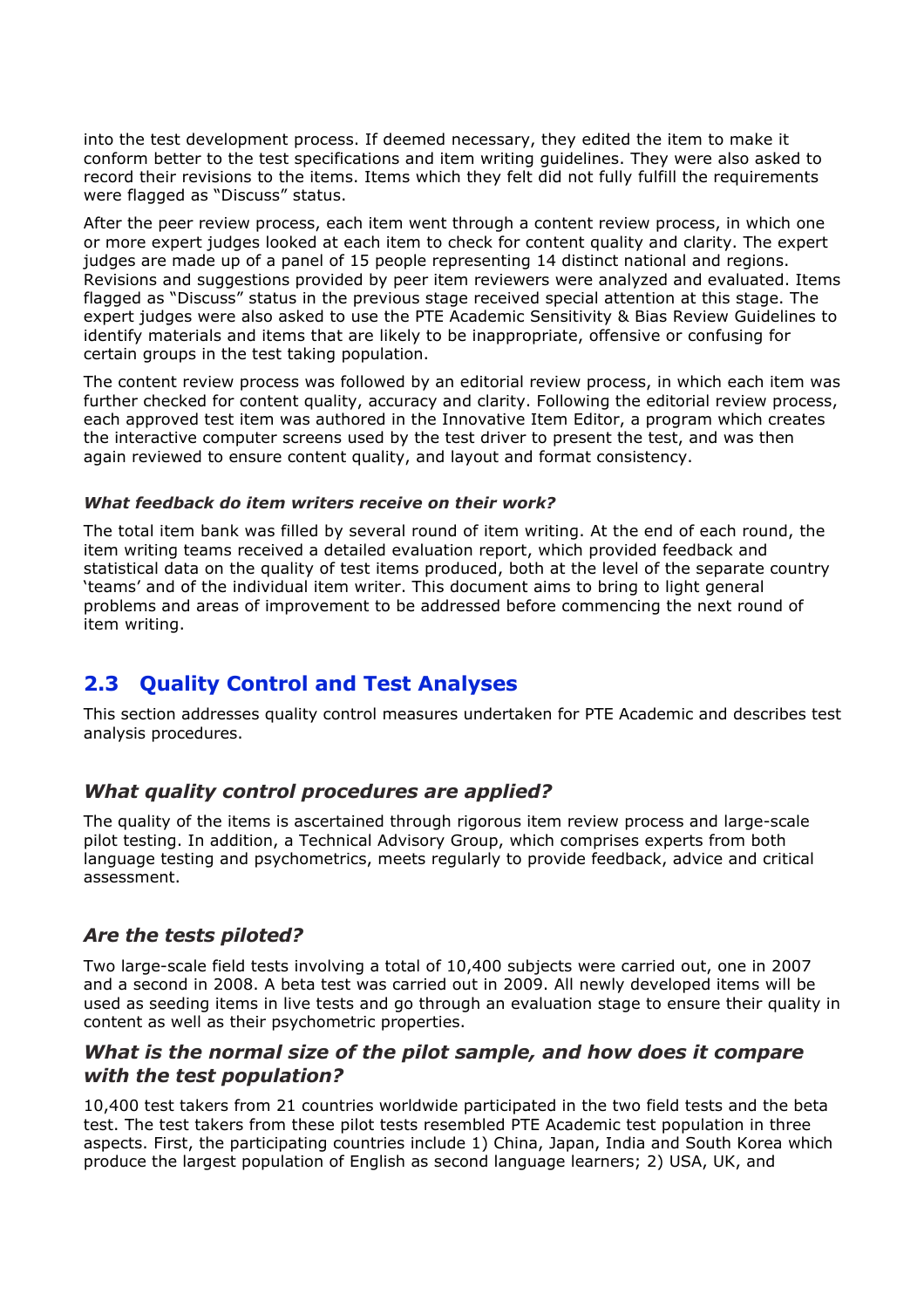Australia which receive the largest population of English as second language learners. Second, the target age for PTE Academic is 17 to 35 years of age and more than 92% of PTE Academic field tests participants fell into this range. Third, the test takers from field tests were mostly university students who are the majority PTE Academic test population.

#### *What information is collected during piloting?*

At the field test stage, test taker responses to the test items, their detailed demographic information, and their English learning history were collected, along with surveys collecting test takers' and teachers' perceptions of the test. In addition several rounds of in-depth focus group sessions were organized with test takers in key countries.

# *How is pilot data analyzed?*

The pilot data consisted of large numbers of linked item sets, each administered to a minimum of 200 subjects. Linking of each set with the total set was ensured through a hundred percent overlap, 50% with each of two other item sets. Item sets were carefully balanced to be representative of the total set. Classical item statistics were used to support an initial round of item inspection, basically looking at difficulty, correct keying, and skill specific point-biserials. Because of the size of the collected data, no IRT program was available to analyze it in a single run. Therefore the complete item response dataset was split into two equally sized datasets based on an odd/even item split. A Partial Credit/Rasch model analysis was applied to all odd-numbered items simultaneously. Fit statistics were evaluated according to infit/outfit criteria with misfitting items subsequently deleted. A second analysis was applied using only the even-numbered item dataset, resulting in misfitting items identified and deleted following the analysis. The even-item calibration was then linked to the odd-item calibration by assuming the mean and variance of the latent trait to be the same across calibrations, that is, the item threshold parameters for the even-item calibration were linearly transformed by applying the same slope and intercept needed to equate the latent trait mean and variance estimates from the even-item calibration to the odd-item calibration. The odd-item calibration was therefore arbitrarily treated as the base metric. The approach necessitated by the size of the dataset in fact had the advantage of allowing a true split-half estimate of reliability.

Based on the initial analyses some item types were rescored using alternative scoring models to improve item characteristics and obtain better overall model fit. The rescored items were calibrated along with a large segment of the remaining previously calibrated items. The resulting estimates were then linked to the original base calibration using the same approach described above for the odd-/even-item linking. Similar procedures will be applied when adding new items that have gone through the seeding process.

Test takers' demographic information, their English learning history, as well as test takers' and teachers' perceptions of the test were analyzed to help 1) improve the test design and test formats, 2) evaluate test item quality and difficulty, and 3) understand test taker performance.

# *How are changes to the test agreed upon after the analyses of the evidence collected in the pilot?*

Based on classical test theory, items were removed when: 1) items had a lower proportion of correct answers from native speakers than from non-native speakers; 2) item difficulties were out of the desirable range for non-native speakers; 3) item-total correlations were too low  $\langle \langle \rangle$ . 20); 4) item-total correlation for one or more of the distracters was greater than that of the item-total correlation of the keyed option. Based on the results obtained from the above analyses, further item scaling and dimensionality analyses were conducted.

As an ongoing quality control measure, native speakers' responses are included for seeded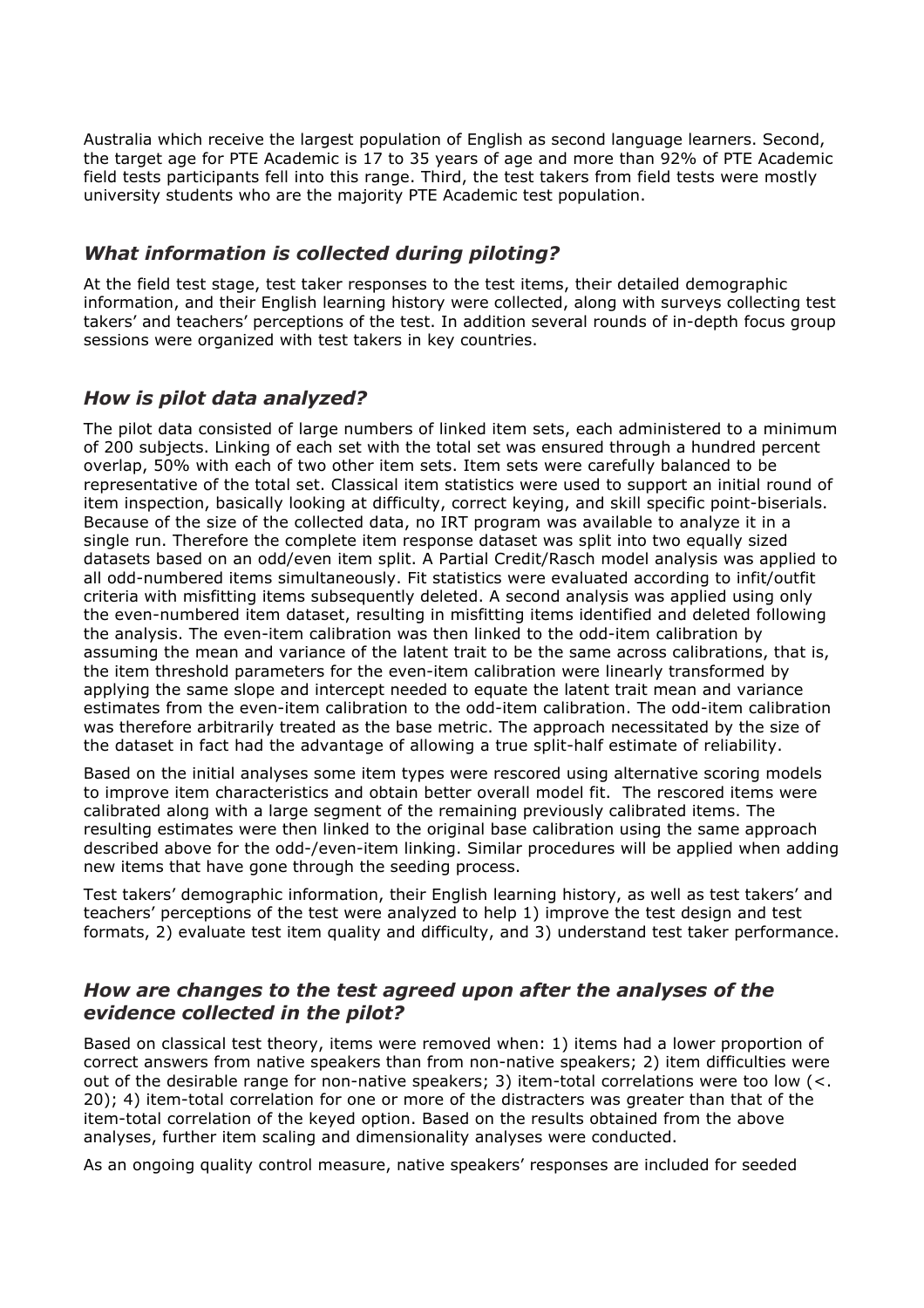items within live test forms. The patterns and characteristics of native speakers' responses are to be analyzed in depth on their specific psychometric features to ensure test item quality.

Statistical analyses of pilot test data informed changes to the item selection. For example, one experimental item type out of 21 trialled failed to yield reliable results and was subsequently removed. The psychometric analysis of PTE Academic field test data and Beta test data accomplished the following:

- helped determine scoring models;
- provided data to be used for training and validating intelligent automated scoring systems;
- identified items of substandard quality, which were then eliminated;
- established how item scores can be combined to generate reporting scores;
- established the minimum number of items for each item type in the test structure;
- defined difficulty parameters for all items.

Possible future modification to the test will undergo the same procedures and controls implemented for developing the initial version. Proposals for modification will be submitted to the Technical Advisory group. Data will be collected and submitted to psychometric analyses. Depending on the intention of the modification – whether it affects the test construct procedures for guaranteeing the equivalence of the scores will be implemented and new score interpretation guidance will be developed.

#### *If there are different versions of the test (e.g., year by year) how is the equivalence verified?*

Test forms are continuously constructed through stratified random sampling from the item bank. Draws are stratified to ensure comparable composition with respect to the item types included and thereby the representation of skills in the test. To ensure equivalence of test forms test forms an sampling algorithm is applied that produces maximally equivalent test information functions across all forms for each of the four communicative skills. The target information function ensures a maximum standard error of measurement of 2.7 score points on the scoring scale in the most relevant area for admission decisions. Towards the extremes of the scoring scale the measurement error gradually increases to a maximum of 4 score points.

# *Are markers trained for each test administration?*

In principle, human rating is only used on new items in order to train automated scoring machines. During live testing human rating is used 1) when the error component of the automatic score exceeds a predetermined value of the size that it could jeopardize the precision of measurement of the reported scores; 2) for occasional probing to check the automated scoring; 3) for validation purposes; 4) on seeded items. Human rater standardization was carried out for each round of rating during field testing. Raters had face-to-face rating training and standardization at the beginning of the rating sessions. Before they started the actual rating, they were required to pass a paper-based or computer-based standardization exam. Standardization sessions will again be conducted when new ratings sessions are needed.

#### *Are benchmarked performances used in the training?*

Detailed scoring rubrics and examples of test takers' responses that illustrate each score in the scoring rubrics are used in the training session.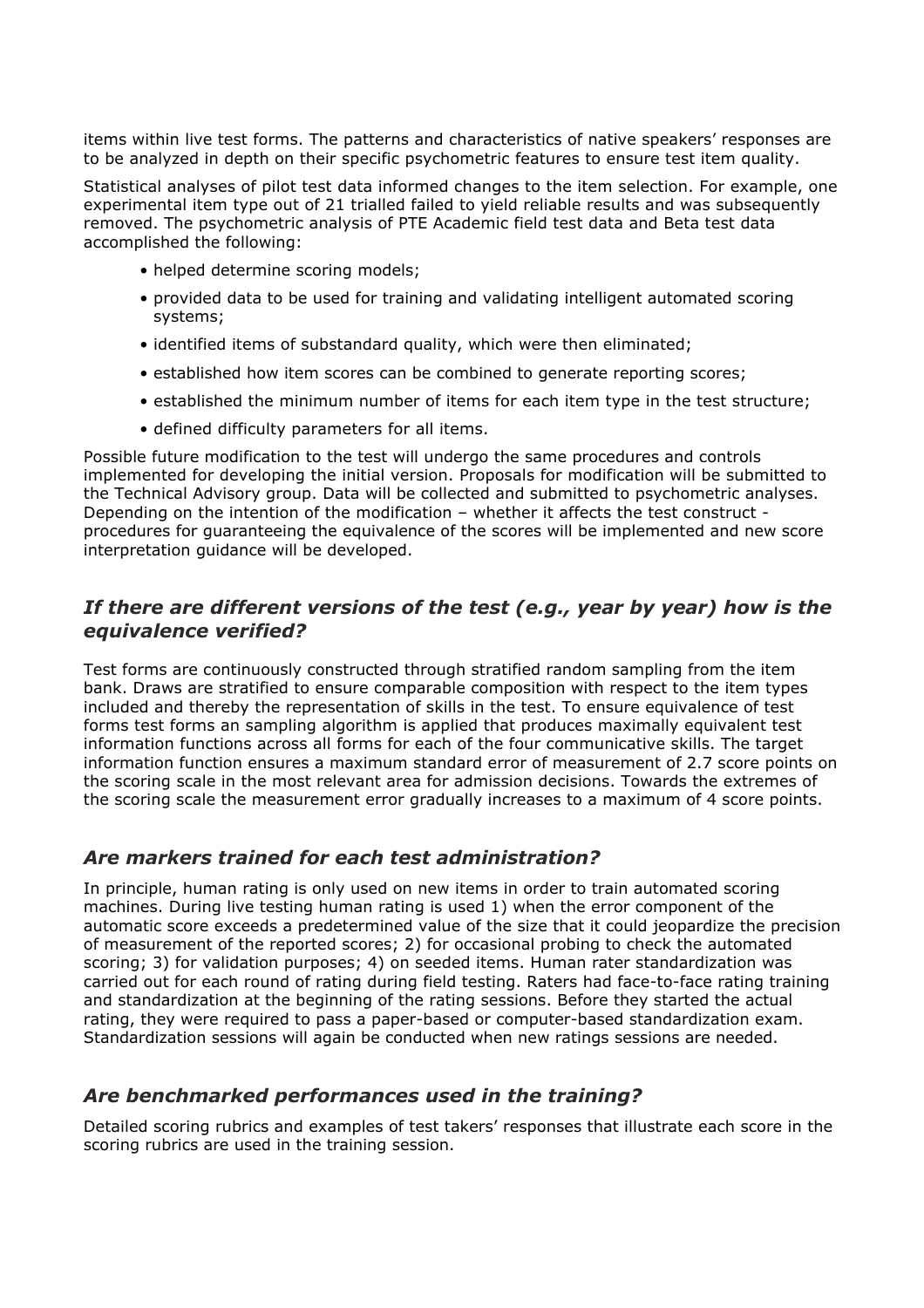## *Is there routine double marking for subjectively marked tests? Is inter and intrarater reliability calculated?*

Written and spoken responses are machine scored using intelligent scoring engines, so effectively there is no subjective marking and double marking would make no sense. The scoring engines were trained using 2.6 million ratings provided by trained human raters of candidate responses that had been scored. In this process double marking was conducted throughout.

Items were rated on several traits independently. Each item trait was scored at least twice and adjudicated when disagreement between raters occurred. The standardization guide that was used for rater training contained sample responses for each rubric score point. These samples had been independently marked and benchmarked by language testing professionals from Pearson and Second Language Testing Inc. High levels of interrater reliability (+/-.90) were achieved and reported to the Technical Advisory Group and at conferences.

# *Is the marking routinely monitored?*

The aim was for the raters to reach 80% exact agreement. Raters with the lowest 10% rater agreement were not commissioned to do any live marking. In addition, the raters were constantly monitored by their supervisors using backreading (a procedure by which supervisors are randomly assigned responses to double check ratings. In addition PKT, the Pearson unit responsible for the automated scoring, conducted background checking. The proportion of background checking increased when rater variation was observed.

#### *What statistical analyses are used?*

Both Classical Test Theory (CTT) and Item Response Theory (IRT) are employed to analyze test item data. CTT analyses provide p-values, item-total correlation, maximum scores, mean scores, point-biserial statistics, multiple-choice option statistics. IRT analyses provide item parameter estimates, fit statistics, ability and item difficulty estimates. In addition, a variety of other statistical analyses, including cluster analysis, factor analysis, multiple regression, were used to help understand the underlying constructs measured as well as students' performance profiles.

#### *What results are reported? How? To whom?*

PTE Academic employs a detailed, profiled score reporting system. Test takers receive scores in a variety of dimensions: an overall score, scores for each of the four communicative skills, (i.e., Listening, Speaking, Reading, and Writing), and scores for each of six enabling skills, i.e. Grammar, Oral Fluency, Pronunciation, Spelling, Vocabulary, and Written Discourse.

Two versions of score reports are provided: the test taker version and the institution version. Test takers are notified by email when their scores are available, typically within five business days from their test date, for minimal delay in admission applications. Test takers are able to access their PTE Academic scores online with a secure login and password. Recognizing institutions and organizations have access to an enhanced reporting and results service which supports the admission process and assists institutions in making more informed admission decisions. In addition test level data are reported to the external Technical Advisory Group.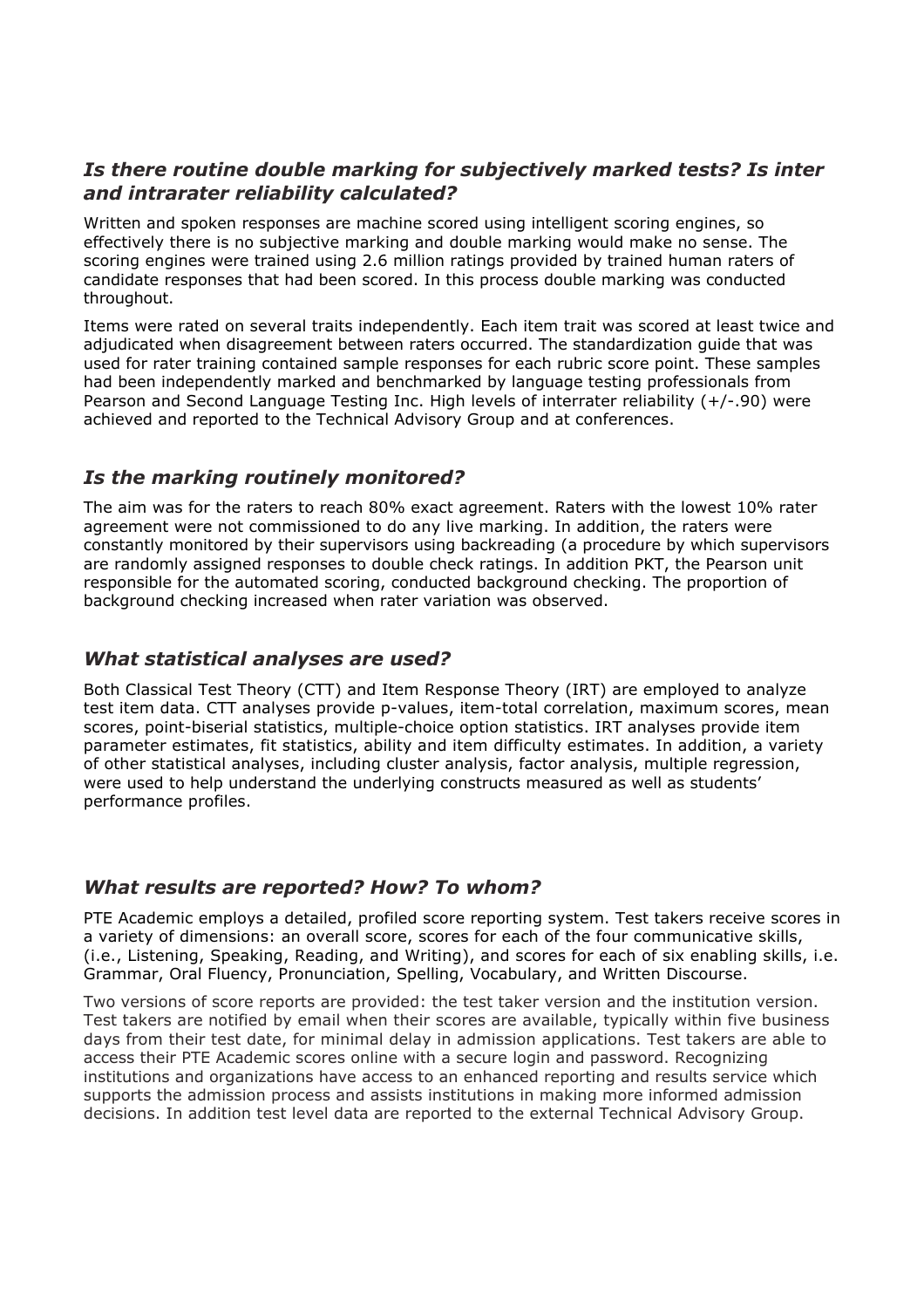# *What processes are in place for test takers to make complaints or seek reassessments?*

If a test taker is unhappy with his/her test score, he/she can request a rescore. Full details of how to proceed with the rescore are provided in the Test Taker Handbook. If a test taker believes there was an error in any part of the test that may have affected his/her score, he/ she can complete and return the Item Challenge Form, which allows the test taker to describe the item challenge on any item content, including typographical (spelling) error, problem with item layout, sensitivity complaint, bias complaint, audio quality, and graphic/image quality.

# **2.4 Test Administration**

This section focuses on the procedures adopted to ensure the test security of PTE Academic.

# *What are the security arrangements?*

Test security is essential to maintaining test integrity. PTE Academic is administered using advanced technologies to ensure maximum test security and to enhance the testing experience. Stringent security measures are implemented within the Pearson VUE test center network, to protect test content and verify the identity of the test taker. Test center staff has no access to item content. In the test center the photograph for the Score report is taken at the time of testing. Government-issued photo-bearing ID is required. Biometrics further includes a palmvein print and a voice print. Test taker autographs are captured and digitally stored. To ensure the security of test content, the item bank is replenished continuously with items of the appropriate level of difficulty. Randomized test forms are provided to minimize item exposure and possibility of cheating and fraud.

# *Are test administrators trained?*

As PTE Academic is a large-scale testing program, strict administrative procedures need to be followed. A self-paced PowerPoint presentation is available on the Pearson VUE Support Services website for training test administrators. Once training is completed, Pearson VUE requires that the administrator take and pass a no-cost, informal, open-book test on a Pearson VUE Test Delivery workstation.

#### *Is the test administration monitored?*

Pearson uses state-of-the-art biometrics to ensure the security of the testing process for PTE Academic. These include using digital photographs, palm vein printing, and digitally stored signatures to authenticate test takers. Test center administrators also implement video and audio monitoring in the test center to provide the highest level of test security. Test takers are seated in partitioned testing seats and cannot see other test taker's screens; they are required to leave all materials that might help them solve items in lockers outside of the test room, and any potentially fraudulent incidents will be thoroughly investigated. In addition, test takers are required to provide a Personal Introduction in the Speaking section of PTE Academic. This provides an additional biometric identification (voice print) to allow institutions to compare an applicant's voice with the voice recorded while taking the test. The Personal Introduction is available as a digital sound file and accompanies the electronic PTE Academic score reports available for institutions on a secured web-application.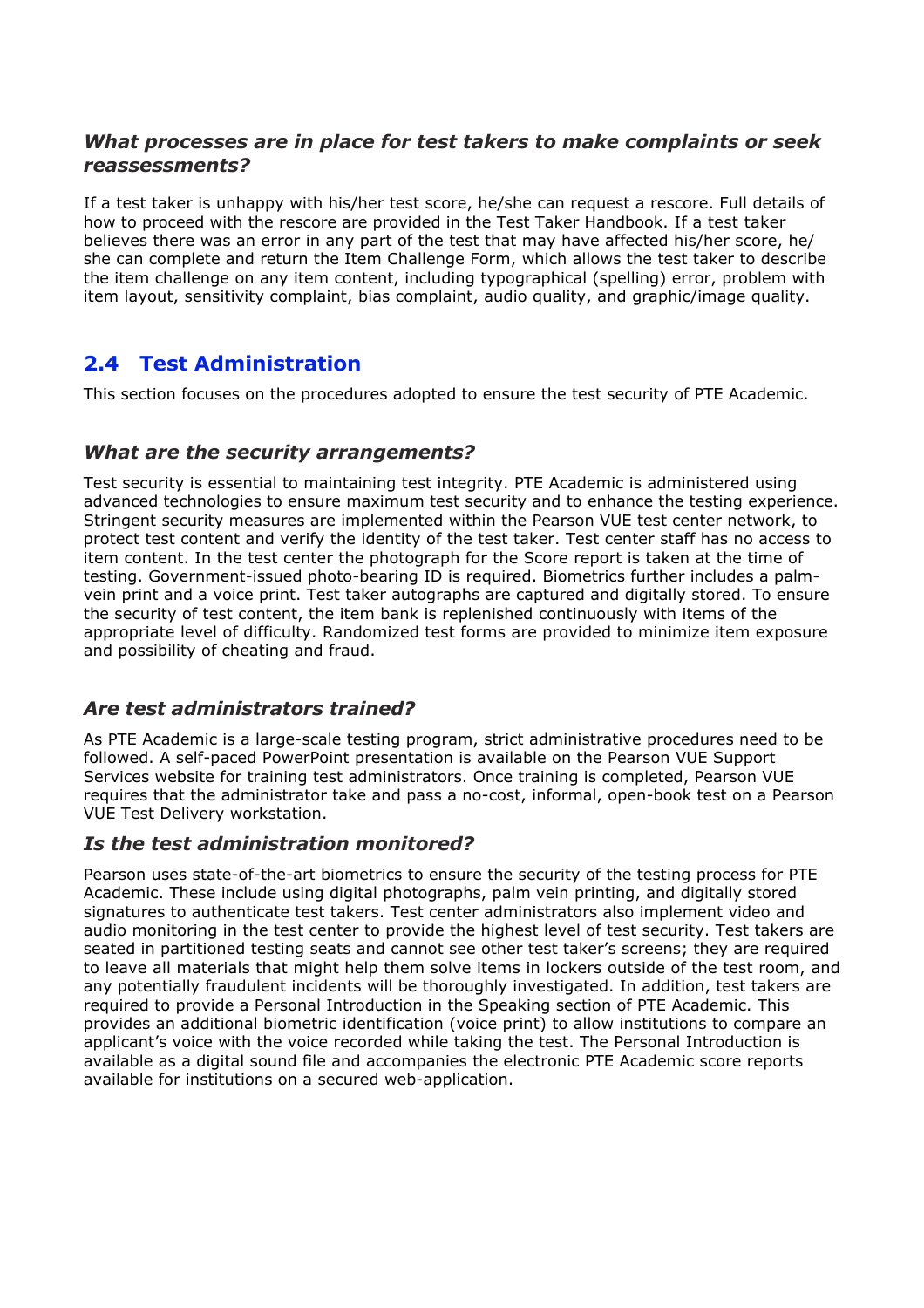#### *Is there an examiner's report each year or each administration?*

Since PTE Academic is a computer-based automatic scored test, examiner's report is not applicable in this context. However, test statistics are provided on an ongoing basis to the Technical Advisory Group.

# **2.5 Review**

#### *How often are the tests reviewed and revised?*

A large item bank has been developed for PTE Academic. Through stratified random item selection, a quasi-infinite number of unique test forms can be drawn from the item bank. The different test forms are equated by using a program that composes the tests to all match the same target test information functions at the level of the whole test as well as for the four language skills thereby ensuring that different versions of PTE Academic yield ability estimates that can be used interchangeably even through they are based on different set of test items. Test takers' performances on different test forms are constantly reviewed by the psychometric team to check whether the testing and scoring standards are met.

A test taker's survey, which aims to collect meaningful information and feedback on PTE Academic, is being carried out. A comprehensive research program is also being carried out to evaluate the test use and consequences. It is intended that the test and its supporting documents (e.g. *The Official Guide*, test taker handbook, teacher handbook etc.) will be reviewed periodically to determine whether amendments, and revisions are necessary.

#### *Are validation studies conducted?*

Test validation, the process of gathering evidence on whether the test is fulfilling its purpose, is ongoing. For PTE Academic, the validation process began with the conceptualization and design of the test. As the intended use of PTE Academic is to determine whether foreign language students have sufficient command of English to participate in tertiary level education where English is the language of instruction and communication, an important step in validation is to ascertain whether students who have English as their native language can easily obtain scores at or above the score that is set as a minimum requirement for university admission. During field testing therefore all samples included 10 -15 percent of native speakers of comparable age and educational background as the target population of foreign students and native speaker performance on the items constituted one of the item selection criteria.

Other validation efforts during test development included externally conducted studies on the academic level of vocabulary both in the item prompts as in the test takers' responses and on potential bias introduced through item content. During live testing validation studies include test item checking, test score validation and automated scoring process validation. The first refers to the checking of proper functioning of all the items in each of the live test forms. Any test form that contains defective or dis-functioning items will be removed from live testing. Score validation refers to validation carried out to examine how the scoring rules are observed in live tests. Automated scoring process validation comprise two types of procedure: 1) validation procedures adopted to validate human raters for the purpose of training automated scoring machines; and 2) validation procedures applying part of the human marks to validate machine scores. Test validation continues with a growing program of validation research as the test is being used to make decisions about test takers' academic English language proficiency.

#### *What procedures are in place to ensure that the test keeps pace with changes in the curriculum?*

Since PTE Academic assesses functional English language competence in the context of English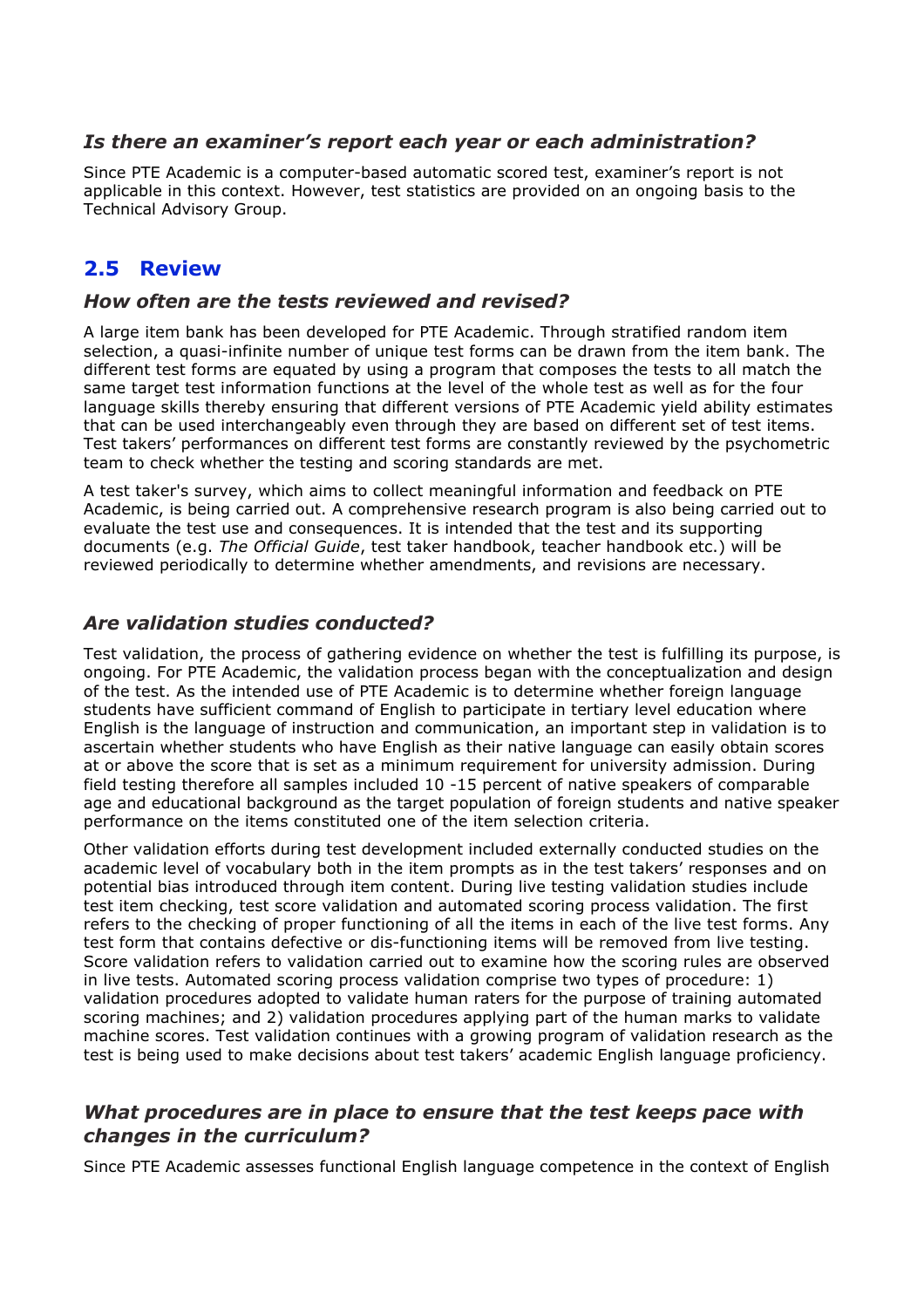medium higher education, it is not based on any curriculum.

# **2.6 Washback**

This section illustrates how PTE Academic aims to promote positive test washback and to maximize the positive consequence of using the test.

# *Is the test intended to initiate change(s) in the current practice?*

Ensuring a positive washback is a major concern in the design and development of PTE Academic. To make sure that item types and test content are likely to be naturalistic examples of academic tasks and materials, the test design process began with the analysis of the academic tasks and identification of important characteristics of the tasks that can be captured in PTE Academic item types. A number of innovative features have been integrated into the design and development of PTE Academic. For example, PTE Academic employs a variety of innovative item formats that require the integration of two or more language skills. It is hoped that the innovative feature will bring positive changes to the English teaching and learning practice that would put more emphasis on the development of communicative English language skills. By requiring item writers to use real life material and to name their source when submitting items, Pearson can guarantee and prove that the language in PTE Academic is the language that students will indeed encounter when they go to university. Also, by setting tasks that require dealing with this kind of language, the test stimulates students to perform on such tasks with texts they can themselves gather from similar sources.

# *What is the washback effect? What studies have been conducted?*

Washback is defined as the influence of testing on teaching and learning (Hughes, 1989; Alderson and Wall, 1993; Bailey, 1996). It is too early to assess the long-term impact of PTE Academic on teaching and learning, however some initial studies of washback have been conducted. Three focus groups were conducted in June and July 2008 with 23 field test takers. The objective of the focus groups was to interact with field test participants to better understand their attitudes, thoughts, and ideas on PTE Academic. In general, the reactions of students and teachers to PTE Academic were very positive. Below are some sample comments from the participants. The comments suggest the potential positive washback of PTE Academic on English language learning and teaching.

- *The most useful preparation method for this new test should be through real- life practice, instead of learning strategies from language test training schools. More authentic materials would be required to prepare for the test.*
- *PTE Academic gives a better indication of English language abilities. I like the fact that PTE Academic has a lot of new item types and uses real lectures in the test. I felt I was in a classroom when I listened to the audio recording of the lecture retelling task.*
- *The best way to get a good score on PTE Academic will be to improve my overall language abilities. I would put emphasis on the integration of the different language skills.*

Studying washback is a long-term endeavor, and the Test Development Team in will further evaluate the consequences the test might bring about in English teaching and learning through a longitudinal research program to investigate washback of PTE Academic in varieties of aspects.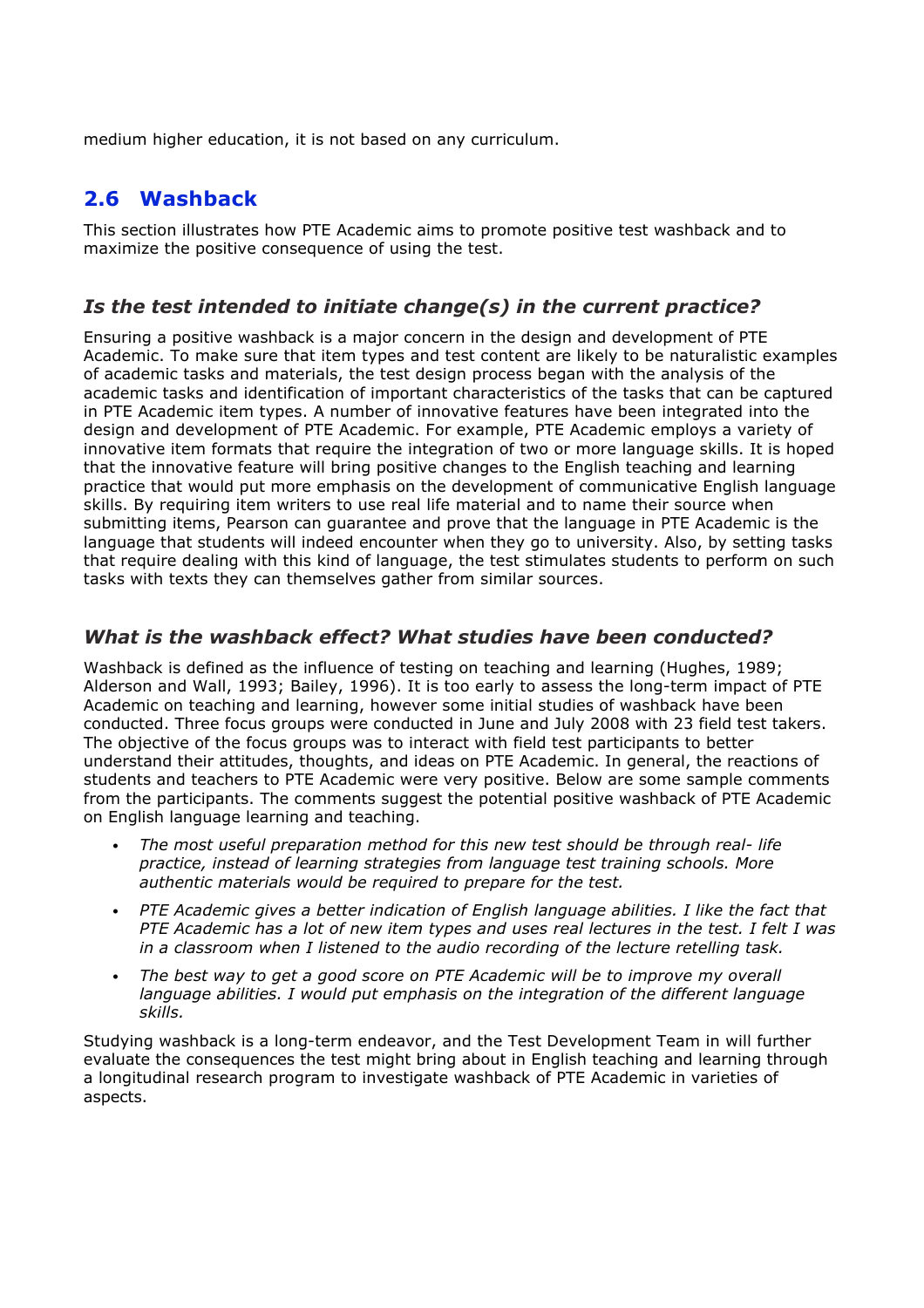#### *Are there preparatory materials?*

A variety of learning resources, including the tutorial, test taker handbook, sample test, *The Official Guide*, practice tests have been developed and are available for PTE Academic test takers. In addition the website for PTE Academic offers so-called skills Pods for learners. The website links the skills and subskills tested in PTE Academic with learning resources selected from internationally published ELT skills course books (and related online content).

#### *Are teachers trained to prepare their students for the test/exam?*

To help teacher prepare their students for the test, a variety of teaching resources have been recommended for teachers. The official test website links the skills and subskills tested in PTE Academic with teaching resources selected from internationally published ELT skills course books and related online content.

# **2.7 Linkage to the Common European Framework**

This section describes how PTE Academic has been linked to the Common European Framework of Reference for Languages (CEFR).

# *What evidence is there of the quality of the process followed to link tests and examinations to the Common European Framework?*

The preliminary relation of the PTE Academic score scale with the descriptive scale of the CEFR is based on both an item-centered and a test taker-centered method. For the item-centered method the CEFR levels of all items was estimated by item writers, reviewed and, if necessary, adapted in the item-reviewing process. For the test taker-centered method, three extended responses (one written and two spoken) per test taker were each rated by two independent, trained raters. On disagreement between the two independent raters, a third rating was gathered and the two closest ratings were retained. A dataset of over 26,000 ratings (by test takers, by items, by raters) on up to 100 different items was analyzed using the computer program FACETS (Linacre, 1988; 2005). Estimates of the lower bounds of the CEFR levels based on the item-centered method correlated at .996 with those based on the test taker-centered method.

# *Have the procedures recommended in the Manual and the Reference Supplement been applied appropriately?*

To ensure that PTE Academic is a valid and accurate measure of English language ability, Pearson has followed the procedures recommended in the Manual throughout the linking process.

As a starting point, the test specifications were developed in agreement with the CEFR framework. Each item writer received specific training in using the CEFR, and they were then asked to consider the CEFR as the construct model for the test design and provide their estimate of difficulty in terms of the CEFR levels of each item they submitted. Through these activities, they gained detailed knowledge of the CEFR through extensive training. These procedures ensured that the definition and production of the test have been undertaken carefully, following good practice outlined in the Manual. The test development team also collected and analyzed empirical test data in order to provide evidence for the linking to the CEFR.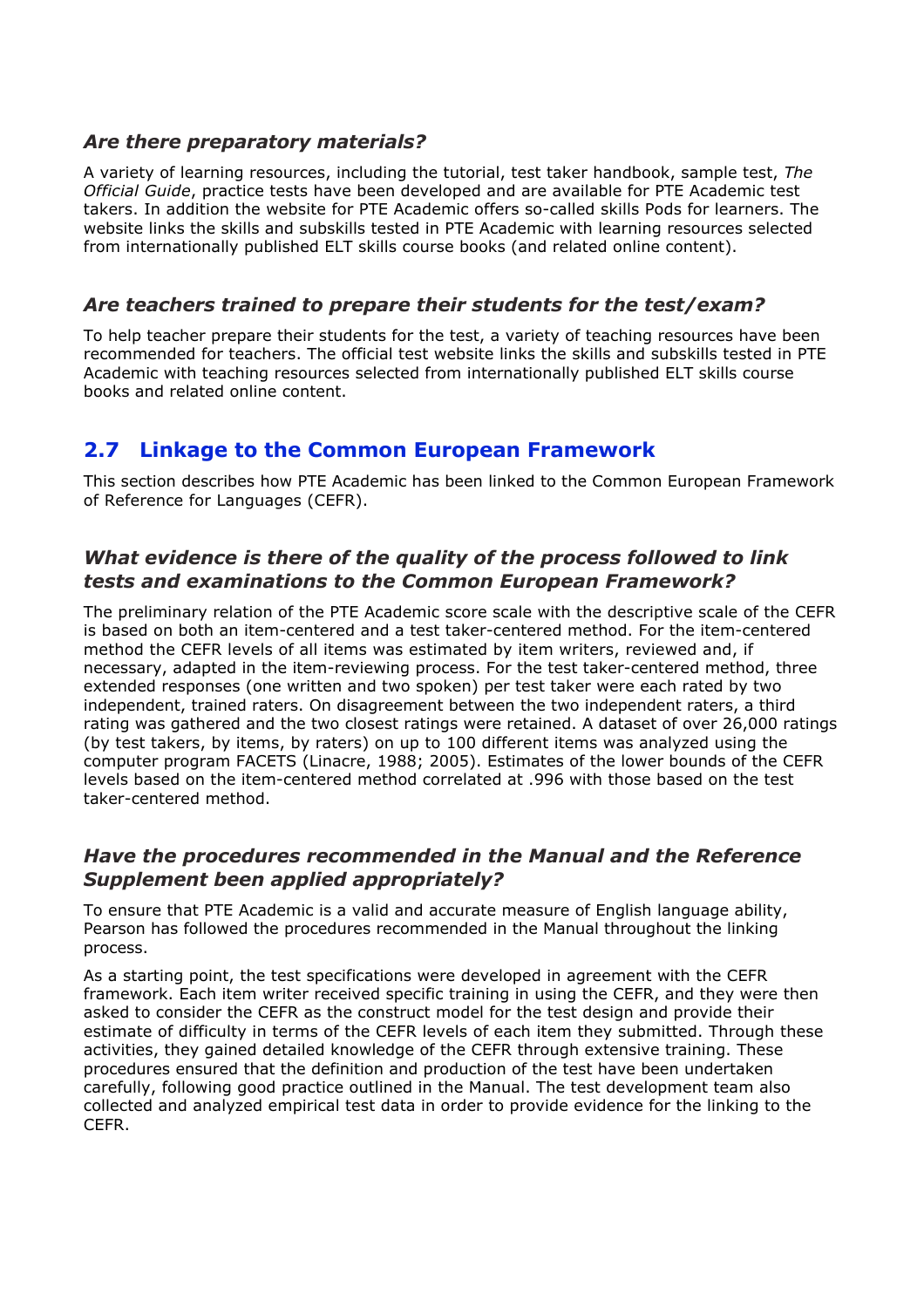# *Is there a publicly available report on the linking process?*

The report on the preliminary estimates of concordance between PTE Academic and the CEFR is available at the following location to the general public:

http://pearsonpte.com/SiteCollectionDocuments/PremliminaryEstimatesofConcordanceUS.pdf

# **3 Conclusion**

In the field of language test development, as the EALTA guidelines point out, it is important to provide answers to the questions concerned with the seven aspects of the test development. In order to enhance the quality of language assessment systems and practices, it is also important for the test developers to engage in the dialogue with decision makers in the institutions and ministries to ensure that decision makers are aware of both good and bad practice.

Reviewing the application of EALTA Guidelines in the development of PTE Academic has served a dual purpose: on one hand, this review verified that the development of PTE Academic has been undertaken in accordance with internationally recognized standards of good practice in language testing and assessment. On the other hand, the review served as a practical case study in the application of the EALTA Guidelines to the development of a large-scale and highstakes international English language test.

The result of this review indicated that although very useful in checking against the guidelines in the course of the test development, it probably is not the ultimate tool to decide the quality of these aspects of the test. Alderson & Banerjee (2008) also pointed out that guidelines are good for consciousness-raising and useful in framing validity studies. The guidelines, however, seem to have a lack of certain aspects involved in the current language testing practices and would probably benefit from updating so as to better perform its function in guiding and enhancing the quality of language assessment systems and practices. For example, item banking is receiving great interest in the field, many tests, including PTE Academic, adopt item bank as a repertoire of items, therefore, and an addition of how item banks are developed and maintained would be very relevant in the EALTA guidelines. Similarly, equipped with new technologies, automated scoring, despite of all the criticism it's receiving, is undoubtedly

leading the trend of making language testing a 21<sup>st</sup> business. Guidelines need to cover these new areas to be able to make it relevant and useful.

In addition, language tests take different forms and have different stakes. The EALTA guidelines can be expanded in raising consciousness in better and fairer practices in high-stakes tests. For example, by adding questions regarding addressing needs from different stakeholders. One final reflection is that scientific means of score reporting have been receiving increasing attention in the field (Goodman & Hambleton, 2004; Hambleton, 2010). Making test score reports more understandable and user-friendly is crucial in communicating the test results to stakeholders. Additions on guidelines in providing understandable and user-friendly score reports would assist test providers in producing value-added testing products.

# **References**

Alderson, J. C. (2010). A survey of aviation English tests. *Language Testing, 27.* 51-72. Alderson, J. C. & Banerjee, J. (2008). *EALTA's Guidelines for Good Practice: A test of* 

*implementation.* Paper presented at the 5<sup>th</sup> Annual Conference of the European Association for Language Testing and Assessment, Athens, Greece, May. http://www.ealta.eu.org/

conference/2009/program.htm, last accessed 17<sup>th</sup> August 2010. Alderson, J. C. & Wall, D. (1993). Does Washback Exist? *Applied Linguistics,*14(2),115-129. Association of Language Testers in Europe. (1994). *ALTE code of practice.* Association of Language Testers in Europe. (2001). *ALTE principles of good practice for ALTE*